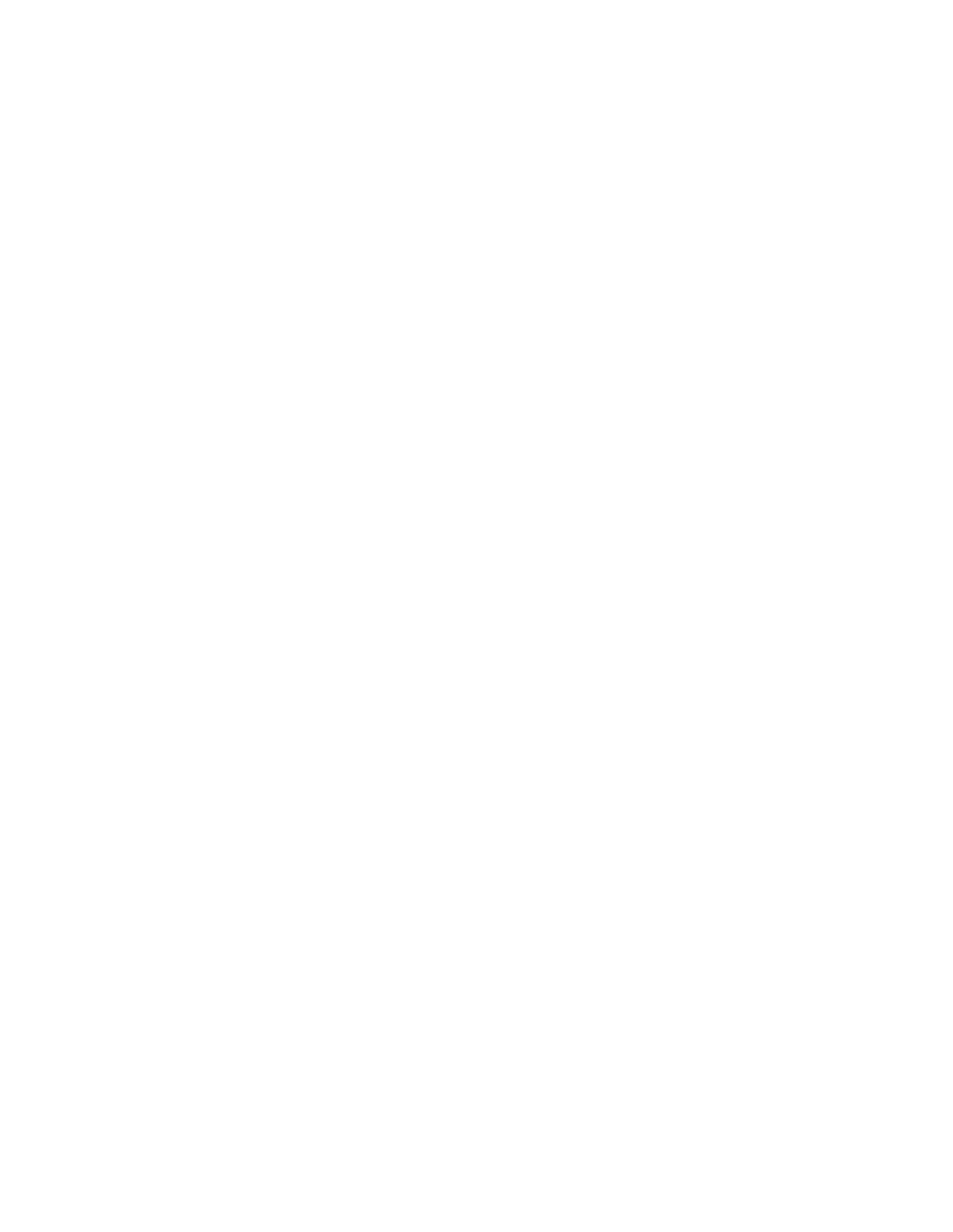# CHC-4Base-Scorecard:CHC158-09-28-16-CHC4@ PIT8 \*WP:Taillon-LP:Arrieta-Sv: -CHCrec101-57-JasoisTopContributorinPITwin

 $\cdot \mathbf{Q}_{\text{Base}}$ The 4Base trademark is owned by Cycled Solutions LLC.

| CHC - 4BaseScore - Player 4Score by Batting Order<br>CHC158 - 09-28-16 - CHC 4 @ PIT 8<br>WP: Taillon - LP: Arrieta - Sv: - CHC rec 101-57 - Jaso is Top Contributor in PIT win |      |                |                  |                      |                |                      |                |                |                      |                |                |  |  |  |
|---------------------------------------------------------------------------------------------------------------------------------------------------------------------------------|------|----------------|------------------|----------------------|----------------|----------------------|----------------|----------------|----------------------|----------------|----------------|--|--|--|
|                                                                                                                                                                                 |      |                | <b>Bat Order</b> |                      |                |                      |                |                |                      |                |                |  |  |  |
| Player                                                                                                                                                                          | Team | Position       | $\mathbf{1}$     | $\mathbf{2}$         | 3              | 4                    | 5              | 6              | $\overline{7}$       | 8              | 9              |  |  |  |
| Contreras                                                                                                                                                                       | CHC  | C-Dsub         |                  |                      |                |                      |                |                |                      | 11             |                |  |  |  |
| <b>Rizzo</b>                                                                                                                                                                    | CHC  | 1B             |                  |                      | $\overline{9}$ |                      |                |                |                      |                |                |  |  |  |
| La Stella                                                                                                                                                                       | CHC  | 3B             |                  |                      |                |                      |                |                |                      |                | $\overline{7}$ |  |  |  |
| Almora                                                                                                                                                                          | CHC  | LF-Dsub-<br>CF |                  |                      |                |                      |                |                | 5                    |                |                |  |  |  |
| <b>Russell</b>                                                                                                                                                                  | CHC  | SS             |                  |                      |                |                      |                | $\overline{4}$ |                      |                |                |  |  |  |
| Heyward                                                                                                                                                                         | CHC  | <b>RF</b>      |                  |                      |                |                      | $\overline{2}$ |                |                      |                |                |  |  |  |
| Montero                                                                                                                                                                         | CHC  | $\mathsf C$    |                  |                      |                |                      |                |                |                      | $\overline{2}$ |                |  |  |  |
| <b>Bryant</b>                                                                                                                                                                   | CHC  | 3B             |                  | $\blacktriangleleft$ |                |                      |                |                |                      |                |                |  |  |  |
| Coghlan                                                                                                                                                                         | CHC  | LF             |                  |                      |                |                      |                |                | $\blacktriangleleft$ |                |                |  |  |  |
| Federowicz                                                                                                                                                                      | CHC  | PH             |                  |                      |                | $\blacktriangleleft$ |                |                |                      |                |                |  |  |  |
| Zobrist                                                                                                                                                                         | CHC  | 2B             |                  |                      |                | $\blacktriangleleft$ |                |                |                      |                |                |  |  |  |
| Arrieta                                                                                                                                                                         | CHC  | P              |                  |                      |                |                      |                |                |                      |                | $\bullet$      |  |  |  |
| Fowler                                                                                                                                                                          | CHC  | CF             | $\pmb{0}$        |                      |                |                      |                |                |                      |                |                |  |  |  |
| Kawasaki                                                                                                                                                                        | CHC  | 2B             |                  |                      | $\bullet$      |                      |                |                |                      |                |                |  |  |  |
| <b>Szczur</b>                                                                                                                                                                   | CHC  | LF             | $\mathbf 0$      |                      |                |                      |                |                |                      |                |                |  |  |  |

Scorecard Sponsored By



**GO** - Meal and Fitness Tracker By Iolo

https://itunes.apple.com/us/app/go-meal-and-fitness-track-er/id785910082?mt=8

# CHC - 4Score Box - Player Totals<br>CHC158 - 09-28-16 CHC4 @ PIT 8<br>WP: Taillon - LP: Arrieta - Sv: - CHC rec 101-57 - Jaso is Top Contributor in PIT win

| Player        | Team Position | Bat<br>Ord #   | Credit For Run | PA Bases       | <b>BR</b> Bases | <b>Bases Pushed</b> | Player 4Score  | Appearances    | Productivity<br>Rate |
|---------------|---------------|----------------|----------------|----------------|-----------------|---------------------|----------------|----------------|----------------------|
| Contreras     | CHC C-Dsub    | 8              | 1              | $\overline{4}$ | $\overline{2}$  | 4                   | 11             | $\overline{2}$ | 5.500                |
| Rizzo         | CHC 1B        | 3              | 1              | $\overline{4}$ | $\mathbf 0$     | 4                   | 9              | 3              | 3.000                |
| La Stella     | CHC 3B        | 9              | $\overline{2}$ | $\mathbf{1}$   | $\mathbf{1}$    | 3                   | $\overline{7}$ | $\overline{2}$ | 3.500                |
| Almora        | CHC LF-Dsu    | $\overline{7}$ | 0              | 1              | 3               | $\mathbf{1}$        | 5              | $\overline{2}$ | 2.500                |
| Russell       | CHC SS        | 6              | 0              | $\mathbf{1}$   | 3               | 0                   | 4              | 4              | 1.000                |
| Heyward       | CHC RF        | 5              | $\mathbf 0$    | $\mathbf{1}$   | $\overline{2}$  | $-1$                | $\overline{2}$ | $\overline{4}$ | 0.500                |
| Montero       | CHC C         | 8              | 0              | $\overline{1}$ | $\mathbf 0$     | $\mathbf{1}$        | $\overline{2}$ | $\overline{2}$ | 1.000                |
| Bryant        | CHC 3B        | $\sqrt{2}$     | $\mathbf 0$    | $\mathbf{1}$   | $\mathbf 0$     | $\mathbf 0$         | 1              | $\overline{4}$ | 0.250                |
| Coghlan       | CHC LF        | $\overline{7}$ | 0              | $\mathbf{1}$   | $\mathbf 0$     | 0                   | $\mathbf{1}$   | $\overline{2}$ | 0.500                |
| Federowicz    | CHC PH        | $\overline{4}$ | $\mathbf 0$    | $\mathbf{1}$   | $\mathbf 0$     | 0                   | $\mathbf{1}$   | $\mathbf{1}$   | 1.000                |
| Zobrist       | CHC 2B        | 4              | 0              | $\mathbf{1}$   | $\mathbf 0$     | 0                   | 1              | 3              | 0.333                |
| Arrieta       | CHC P         | 9              | $\mathbf 0$    | $\mathbf 0$    | $\mathbf 0$     | 0                   | $\mathbf 0$    | $\overline{2}$ | 0.000                |
| Fowler        | CHC CF        | $\mathbf{1}$   | $\mathbf 0$    | $\mathbf 0$    | $\mathbf 0$     | $\mathbf 0$         | $\mathbf 0$    | 3              | 0.000                |
| Kawasaki      | CHC 2B        | 3              | $\mathbf 0$    | 0              | $\mathbf 0$     | 0                   | $\mathbf 0$    | $\mathbf{1}$   | 0.000                |
| Szczur        | CHC LF        | $\mathbf{1}$   | $\mathbf 0$    | $\mathbf 0$    | $\mathbf 0$     | 0                   | $\mathbf 0$    | $\overline{2}$ | 0.000                |
| <b>Totals</b> |               |                | $\overline{4}$ | 17             | 11              | 12                  | 44             | 37             | 1.189                |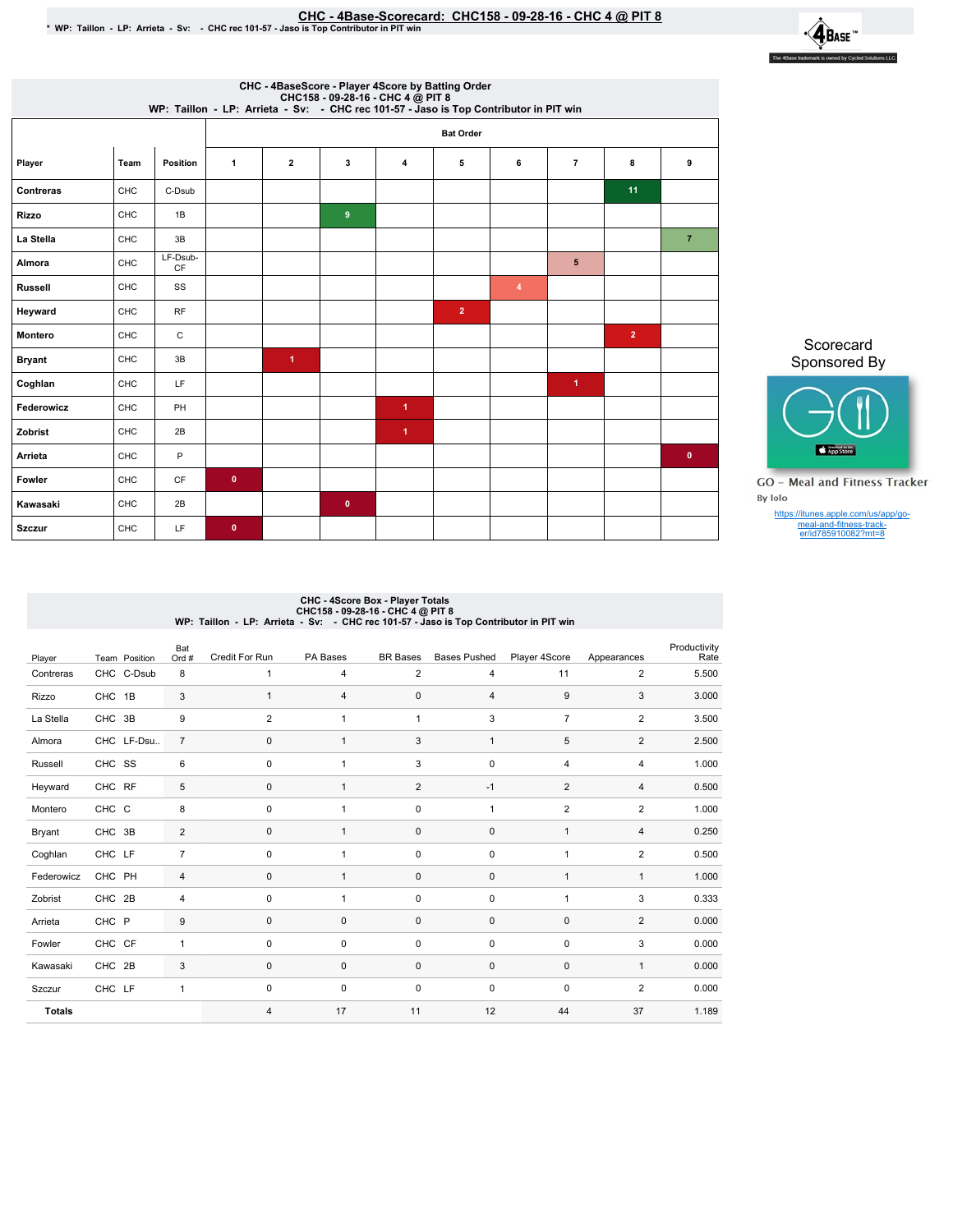| & + & %DVH6FRUH 30D NU 6FRUHE %DWMQJ 2 UGHU                                                       |         |                  |           |  |  |  |  |  |  |  |  |  |  |
|---------------------------------------------------------------------------------------------------|---------|------------------|-----------|--|--|--|--|--|--|--|--|--|--|
| $8 + 8$<br>$8+8$ # 3,7<br>: 3 7DLODRQ / 3 \$UUHMD 6Y & + & UHF - DVR LV 7RS & RQMJEXWRULQ 3,7 ZLQ |         |                  |           |  |  |  |  |  |  |  |  |  |  |
|                                                                                                   |         |                  | %DW2 UGHU |  |  |  |  |  |  |  |  |  |  |
| 300 HU                                                                                            | 7HDP    | 3 RVLMRQ         |           |  |  |  |  |  |  |  |  |  |  |
| & ROWHLDV                                                                                         | $8 + 8$ | & ' VXE          |           |  |  |  |  |  |  |  |  |  |  |
| $5$ 4] $R$                                                                                        | $8 + 8$ | $\%$             |           |  |  |  |  |  |  |  |  |  |  |
| $/DD6$ MACOD                                                                                      | $8 + 8$ | %                |           |  |  |  |  |  |  |  |  |  |  |
| \$ OP RUD                                                                                         | $8 + 8$ | $( )$ ' WE<br>&) |           |  |  |  |  |  |  |  |  |  |  |
| 5 XVVHO                                                                                           | $8 + 8$ | 66               |           |  |  |  |  |  |  |  |  |  |  |
| $+HZDUS$                                                                                          | $8 + 8$ | 5)               |           |  |  |  |  |  |  |  |  |  |  |
| 0 RQMMUR                                                                                          | $8 + 8$ | &                |           |  |  |  |  |  |  |  |  |  |  |
| %U DOW                                                                                            | $8 + 8$ | $\%$             |           |  |  |  |  |  |  |  |  |  |  |
| & RJ KODQ                                                                                         | $8 + 8$ | $\left( \right)$ |           |  |  |  |  |  |  |  |  |  |  |
| ) HGHJRZ LF                                                                                       | $8 + 8$ | $3+$             |           |  |  |  |  |  |  |  |  |  |  |
| $=$ REULWV                                                                                        | $8 + 8$ | $\%$             |           |  |  |  |  |  |  |  |  |  |  |
| \$ UUHMD                                                                                          | $8 + 8$ | 3                |           |  |  |  |  |  |  |  |  |  |  |
| ) RZ OHU                                                                                          | $8 + 8$ | &)               |           |  |  |  |  |  |  |  |  |  |  |
| . DZ DVDNL                                                                                        | $8 + 8$ | $\%$             |           |  |  |  |  |  |  |  |  |  |  |
| 6] FJ XU                                                                                          | $8 + 8$ | $\left( \right)$ |           |  |  |  |  |  |  |  |  |  |  |



<u>KWOSY WACHYDSSON FRP XYDSSJR</u><br>PHDODOGILWOHNYWOFN<br>HULG "PW"

|                        |  |         | & + & 6 FRUH%RI 30D AHU7 RWDOV |                                        |
|------------------------|--|---------|--------------------------------|----------------------------------------|
|                        |  | $8 + 8$ |                                | 8+8 #3.7                               |
| 3.7DMPO /3. SIIIHMO 6Y |  |         | $8+8$ IHF                      | - DMR IV 7 RS & ROMMEX MRIIIO 3 7 7 IO |

| 30MHU                |                | 7HDP 3RVMRQ | %DW<br>$2 \cup 5$ | & UHGLV) RU5 XQ | 3\$ %DMHV | %5 %DVHV | %DVHV3XVKHG | 300 HU 6 FRUH | \$SSHDUDGFHV | 3 URGXFWYUW<br>5 DM |
|----------------------|----------------|-------------|-------------------|-----------------|-----------|----------|-------------|---------------|--------------|---------------------|
| & ROWHUDV            |                | &+& & ' VXE |                   |                 |           |          |             |               |              |                     |
| $5$ $\downarrow$ ] R | $&+8$ %        |             |                   |                 |           |          |             |               |              |                     |
| /D6WOD               | $8 + 8$ %      |             |                   |                 |           |          |             |               |              |                     |
| \$ OP RUD            |                | $8+8$ /) WX |                   |                 |           |          |             |               |              |                     |
| 5 XVVHO              | $&+866$        |             |                   |                 |           |          |             |               |              |                     |
| $+HZDIB$             | $8+8$ 5)       |             |                   |                 |           |          |             |               |              |                     |
| 0 RQMUR              | $8 + 8$ $8$    |             |                   |                 |           |          |             |               |              |                     |
| <b>%UDQW</b>         | $8 + 8$ %      |             |                   |                 |           |          |             |               |              |                     |
| & RJKODQ             | $8+8$ ()       |             |                   |                 |           |          |             |               |              |                     |
| ) HGHURZ LF]         | $8+8$ 3+       |             |                   |                 |           |          |             |               |              |                     |
| $=$ REUMV            | $8 + 8$ %      |             |                   |                 |           |          |             |               |              |                     |
| \$ WILHAD            | $8 + 8 = 3$    |             |                   |                 |           |          |             |               |              |                     |
| ) RZ ONU             | $& 8 + 8 & 8)$ |             |                   |                 |           |          |             |               |              |                     |
| . DZ DVDNL           | $8 + 8$ %      |             |                   |                 |           |          |             |               |              |                     |
| 6] FJ XU             | $8+8$ ()       |             |                   |                 |           |          |             |               |              |                     |
| 7RWDOV               |                |             |                   |                 |           |          |             |               |              |                     |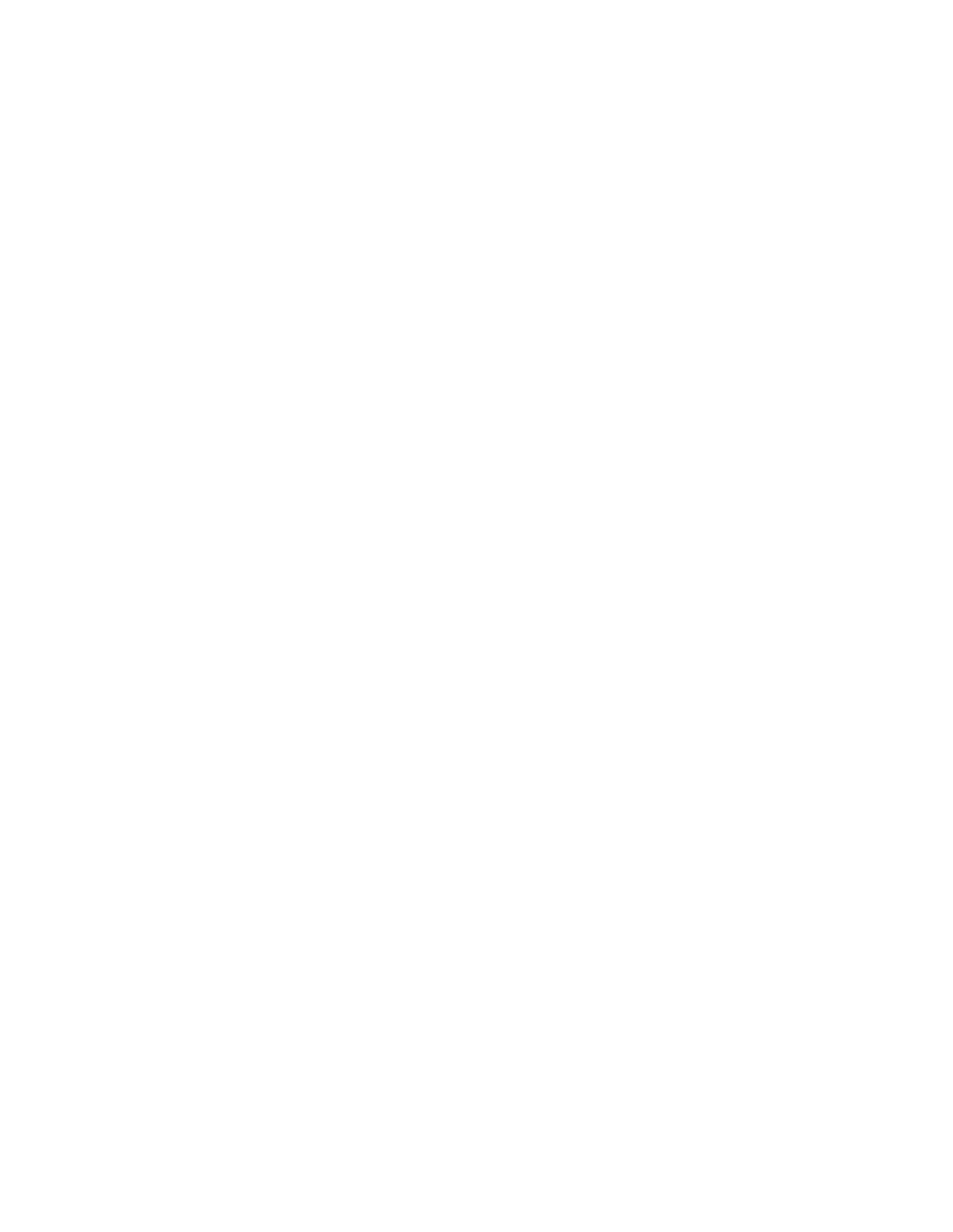#### \* WP: Taillon - LP: Arrieta - Sv: - CHC rec 101-57 - Jaso is Top Contributor in PIT win Bat Order | Player | Position | Inning | PlayText | LOBStatus Credit For Run PA Bases BR Bases Bases Pushed Player 4Score 1 Fowler CF 01 3U 03 K 06 5-3 Total Szczur LF 07 6-3 09 3U Total 2 Bryant 3B 01 K 03 5-3 06 | 4-Error | Left on 1st 07 5-3 Total 3 Rizzo 1B 01 .HomeRun 03 7 06 9 Total Kawasaki 2B 08 K Total 4 Zobrist 2B 01 K 04 Walk +DP'd-4-6-3 06 3-1 Total Federowicz PH 08 8.Single Left on 1st Total 5 Heyward RF 02 Walk +2ndSB Left on 3rd 04 **4-6-3-DP** 07 6 08 7 Total 6 Russell SS 02 6 04 K 07 **HBP** 08 5-4 Total 7 Coghlan LF 02 Walk+FO'd-3-6 05 4-3 Total Almora LF-Dsub-CF 07 Walk 09 K Total 8 Montero C 02 3-6-FO Left on 1st 05 4-3 Total **Contreras** C-Dsub 07 | 5-Error 09 8.Double Left on 2nd Total 9 Arrieta P 02 6-3 05 9 Total La Stella 3B 07 | 8.Single +2ndWP | Left on 2nd 09 8 Total **Grand Total** 0 0 0 0 0 0 0 0 0 0 0 0 0 0 0  $\overline{0}$   $\overline{0}$   $\overline{0}$   $\overline{0}$   $\overline{0}$   $\overline{0}$   $\overline{0}$ 0 0 0 0 0 0 0 0 0 0  $\overline{\circ}$   $\overline{\circ}$   $\overline{\circ}$   $\overline{\circ}$   $\overline{\circ}$   $\overline{\circ}$ 0 0 0 0 0 0 0 0 0 0  $0$  1 0 0 1 0 0 0 0 0  $\begin{array}{ccc} \boxed{0} & 1 & \boxed{0} & \boxed{0} & \boxed{1} \end{array}$ 1 4 0 4 9 0 0 0 0 0 0 0 0 0 0  $\frac{1}{4}$   $\frac{1}{1}$   $\frac{1}{2}$ 0 0 0 0 0  $\overline{0}$   $\overline{0}$   $\overline{0}$   $\overline{0}$   $\overline{0}$   $\overline{0}$   $\overline{0}$ 0 0 0 0 0  $0$  1 0 0 1 0 0 0 0 0  $\Omega$  1 0 0  $\Omega$  1 0 0 1 0 1  $\Omega$  1 0 0  $\Omega$  1  $0$  1 2 0 3  $0 \qquad 0 \qquad 0 \qquad -1 \qquad -1$ 0 0 0 0 0 0 0 0 0 0 0 1 2 -1 2 0 0 0 0 0 0 0 0 0 0  $0$  1 3 0 4 0 0 0 0 0 0 1 3 0 4  $0$  1 0 0 1 0 0 0 0 0  $\begin{array}{ccc} \boxed{0} & 1 & 0 & 0 & 1 \end{array}$ 0 1 3 1 5 0 0 0 0 0 0 1 3 1 5  $0$  1 0 1 2 0 0 0 0 0  $\begin{array}{ccc} \boxed{0} & 1 & \boxed{0} & 1 & 2 \end{array}$ 1 2 2 4 9  $0$  2 0 0 2 1  $\frac{1}{4}$   $\frac{2}{1}$   $\frac{4}{11}$ 0 0 0 0 0 0 0 0 0 0  $\overline{0}$   $\overline{0}$   $\overline{0}$   $\overline{0}$   $\overline{0}$   $\overline{0}$   $\overline{0}$ 2 1 1 3 7 0 0 0 0 0 2  $\begin{array}{ccc} 2 & 1 & 1 \end{array}$ <u>4</u> 17 11 12 44 Detail by Bat Order/Player

CHC - 4Base-Scorecard: CHC158 - 09-28-16 - CHC 4 @ PIT 8